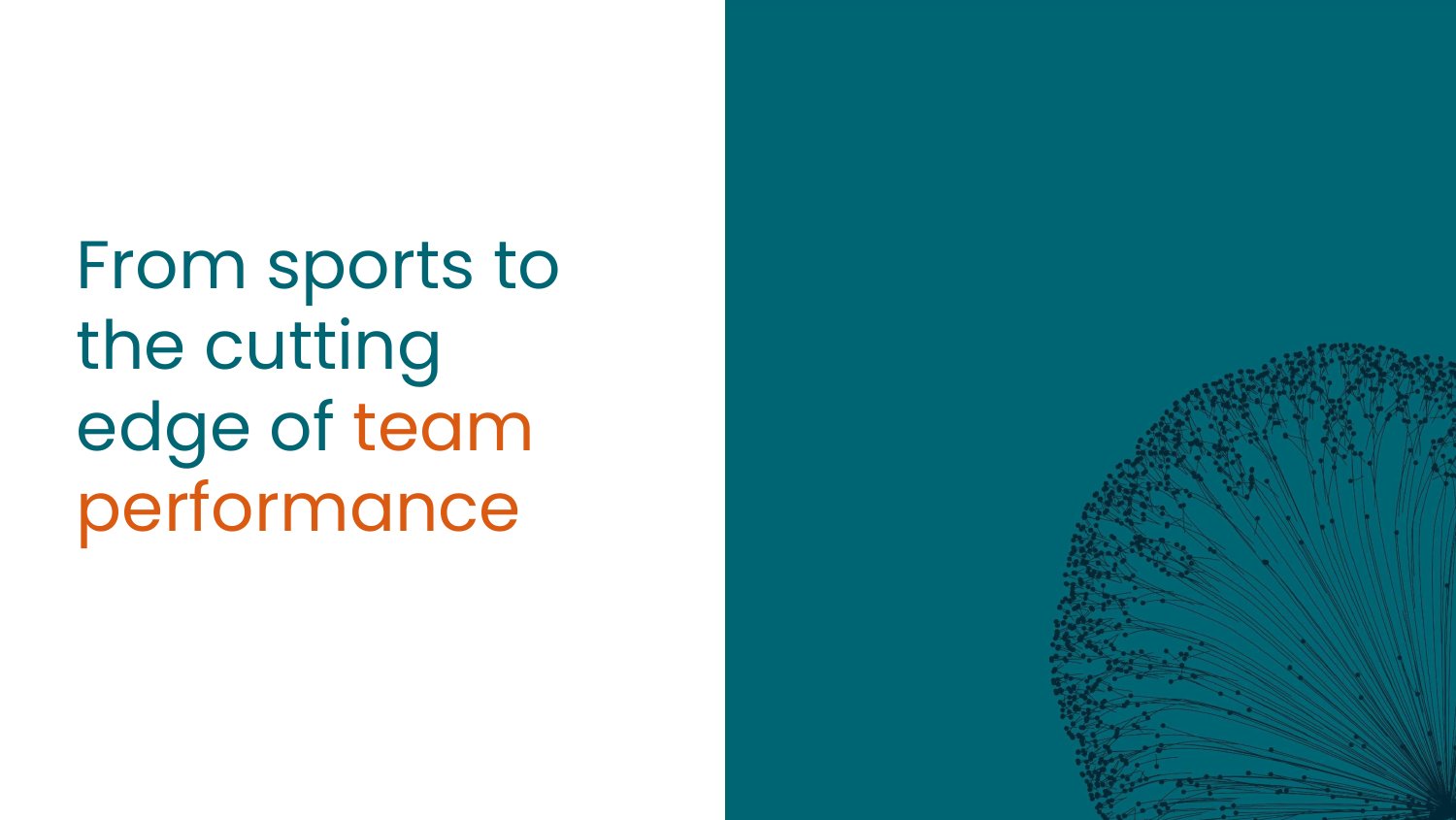Bio



### **Ricardo Andorinho**

- Father of 3 children, <sup>2</sup>/<sub>3</sub> sportsmen
- Sport as a school of merit and competence
- International Handball player
- Currently playing Padel, Running, Surfing, Cycling and Enduro (Motorbikes)
- Cheese, red wine, tomato soup and gastronomy from Alentejo
- Educated in Business Management and Finance and Information Management
- Team Manager as primary role in MBU, working for MBU full-time
- Collaborator @ FAP, COP, APDSI
- Launched Sportrack with 2 other companies for Crediting Sports Careers

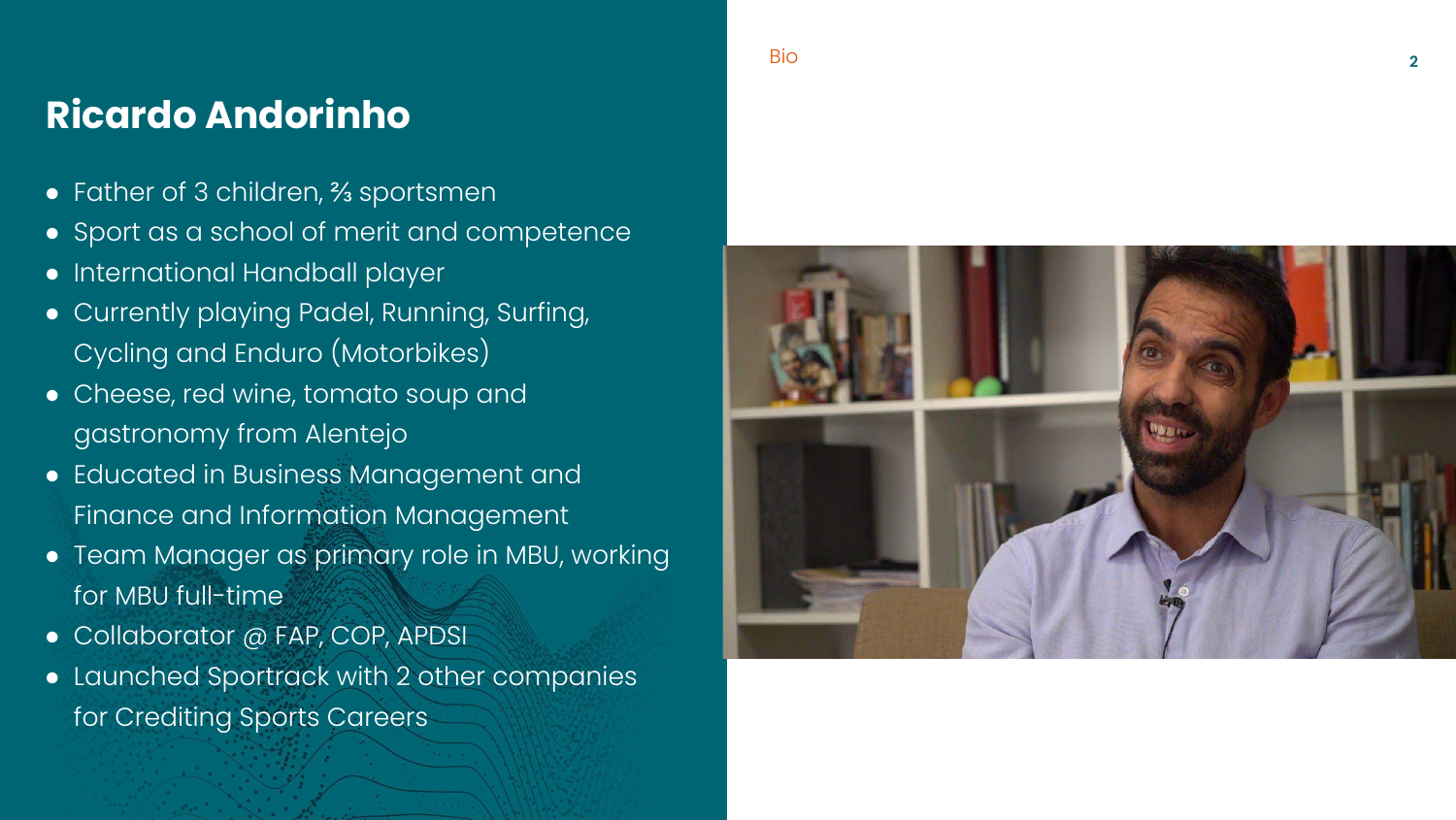The corporate environment gave the opportunity of adding a competitive and transparent Team Written for **Social Now** - From Sports<br>to the autting edge of bureau **Micheller** 

The Sports environment gave me more than university



to the cutting edge of human performance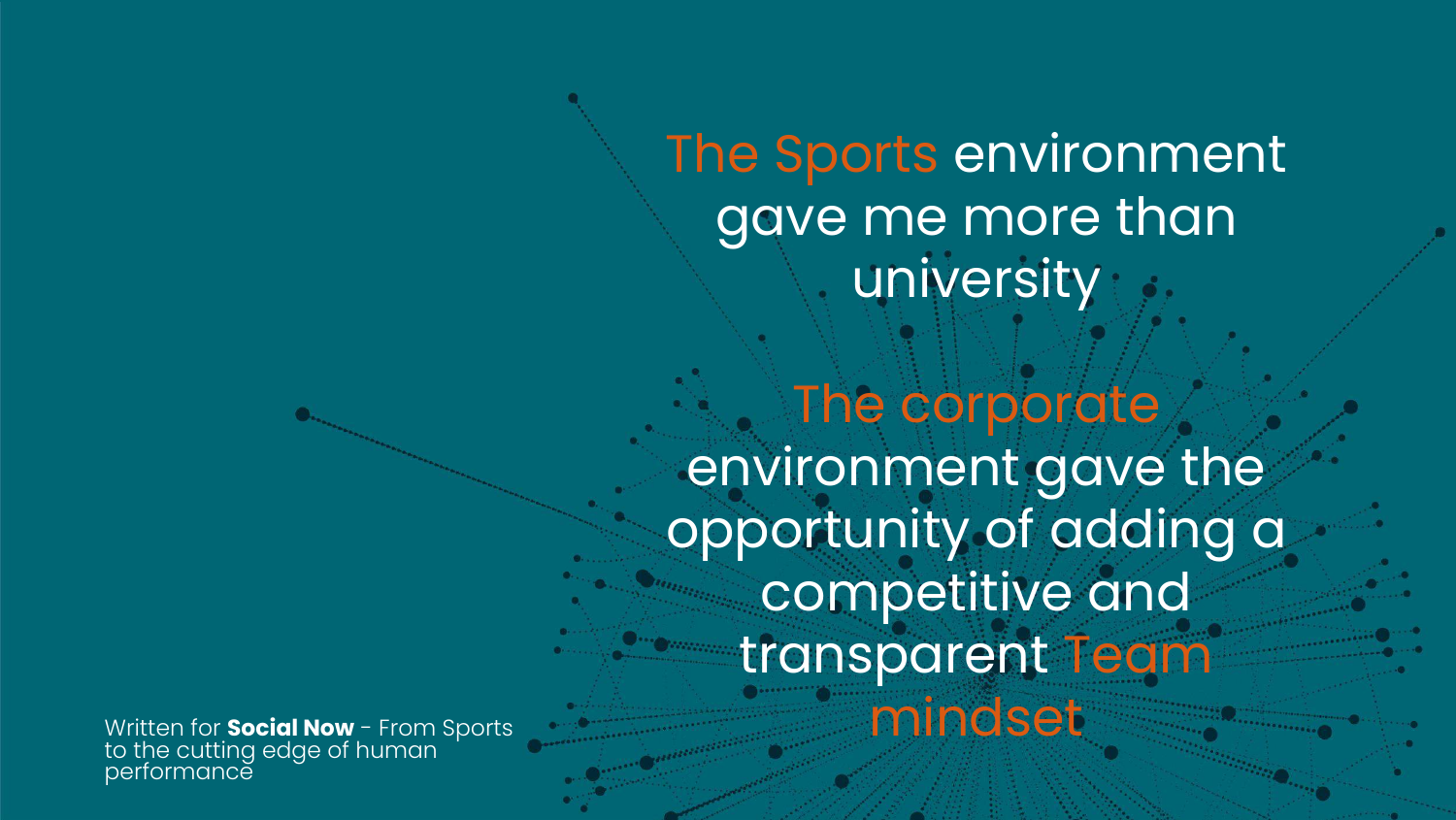### The Sports environment

### The corporate environment







Written for **Social Now** - From Sports to the cutting edge of human performance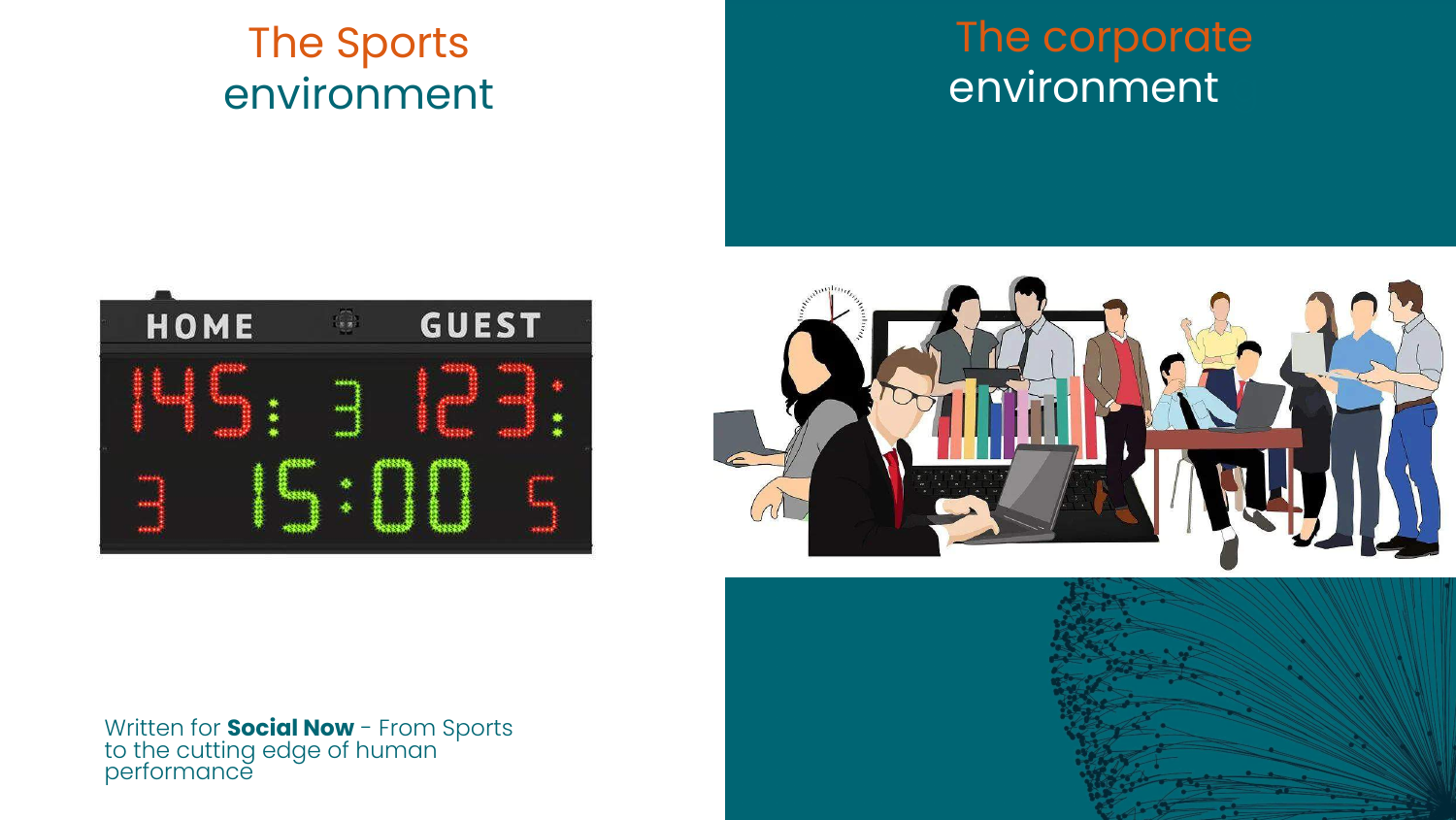### Context in Brazil - One country

In 2020, in Brazil, 23,000 companies were closed In 2021, 27,000 companies were closed Today, Brazil alone has 13 million unemployed people.

> Written for **Social Now** - From Sports to the cutting edge of human performance

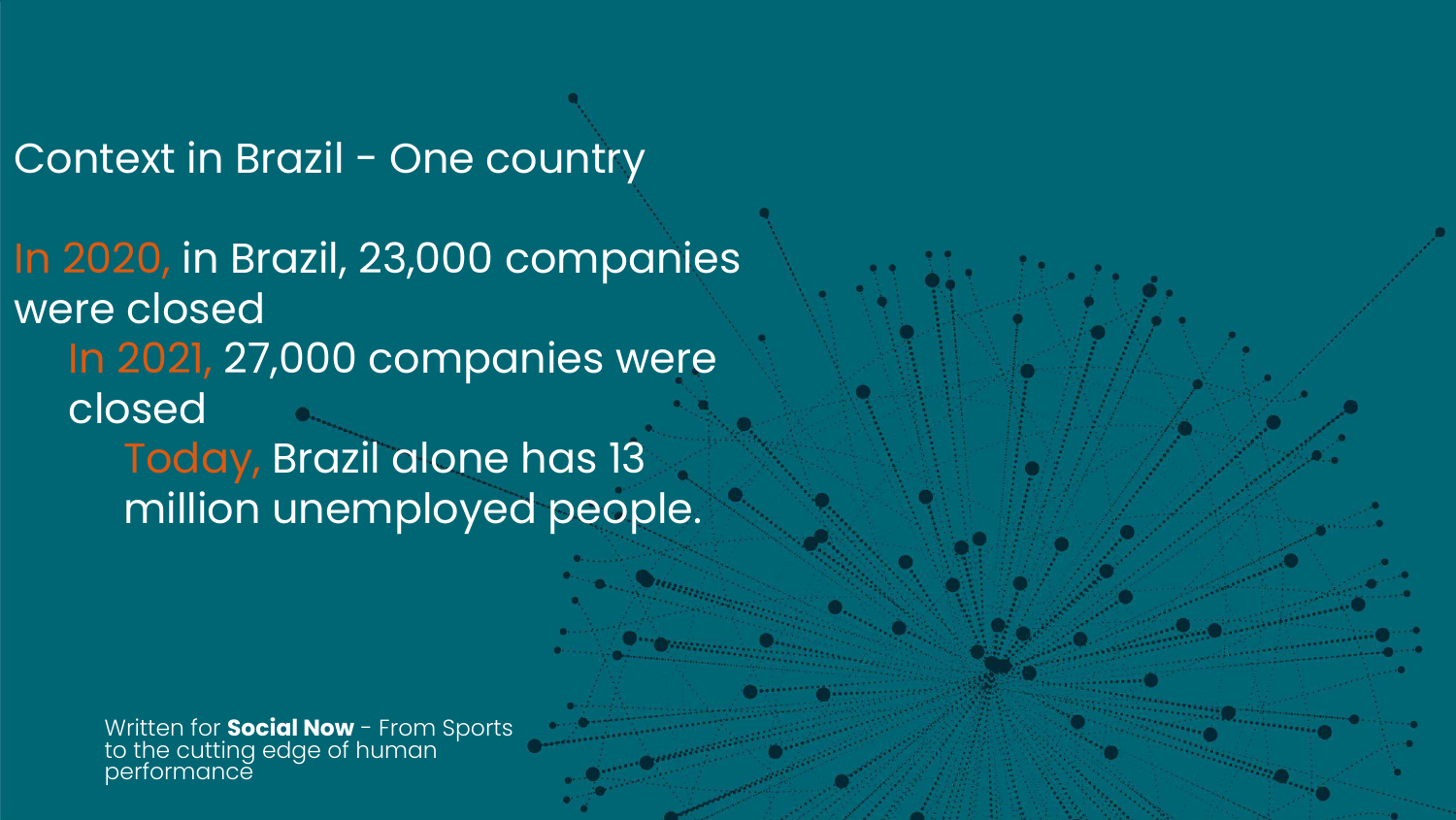

#### mation

### Amazon Context - One company

Written for **Social Now** - From Sports to the cutting edge of human performance

### E-Commerce > B2C E-Commerce Number of Amazon.com employees from 2007 to 2021

| Number | 2,000,000                                                                                                                                                                                                                                                                                                                                                                                                                                         |         |
|--------|---------------------------------------------------------------------------------------------------------------------------------------------------------------------------------------------------------------------------------------------------------------------------------------------------------------------------------------------------------------------------------------------------------------------------------------------------|---------|
|        | 1,750,000                                                                                                                                                                                                                                                                                                                                                                                                                                         |         |
|        | 1,500,000                                                                                                                                                                                                                                                                                                                                                                                                                                         |         |
|        |                                                                                                                                                                                                                                                                                                                                                                                                                                                   |         |
|        | $\begin{array}{ll}\n\text{9} & 1,250,000 \\ \text{9} & \\ \text{1} & \\ \text{5} & \\ \text{6} & \\ \text{7} & \\ \text{8} & \\ \text{9} & \\ \text{1} & \\ \text{1} & \\ \text{1} & \\ \text{1} & \\ \text{1} & \\ \text{1} & \\ \text{1} & \\ \text{1} & \\ \text{1} & \\ \text{1} & \\ \text{1} & \\ \text{1} & \\ \text{1} & \\ \text{1} & \\ \text{1} & \\ \text{1} & \\ \text{1} & \\ \text{1} & \\ \text{1} & \\ \text{1} & \\ \text{1} &$ |         |
|        | 750,000                                                                                                                                                                                                                                                                                                                                                                                                                                           |         |
|        | 500,000                                                                                                                                                                                                                                                                                                                                                                                                                                           |         |
|        | 250,000                                                                                                                                                                                                                                                                                                                                                                                                                                           |         |
|        | $\sigma$                                                                                                                                                                                                                                                                                                                                                                                                                                          | ×,<br>ÿ |
|        | Additional Infor                                                                                                                                                                                                                                                                                                                                                                                                                                  |         |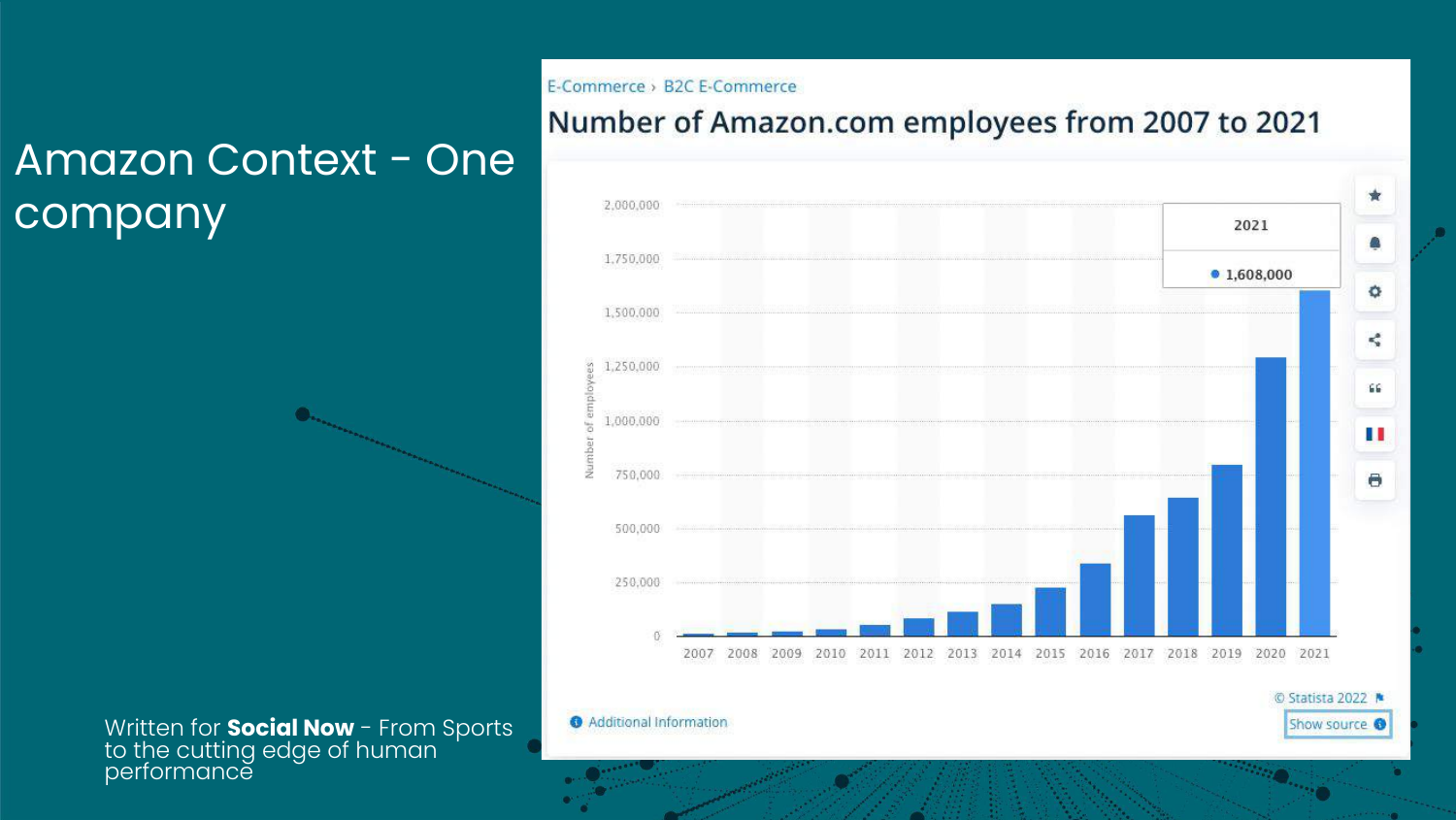Understanding People Skills and Teams before starting a run or a business, is key

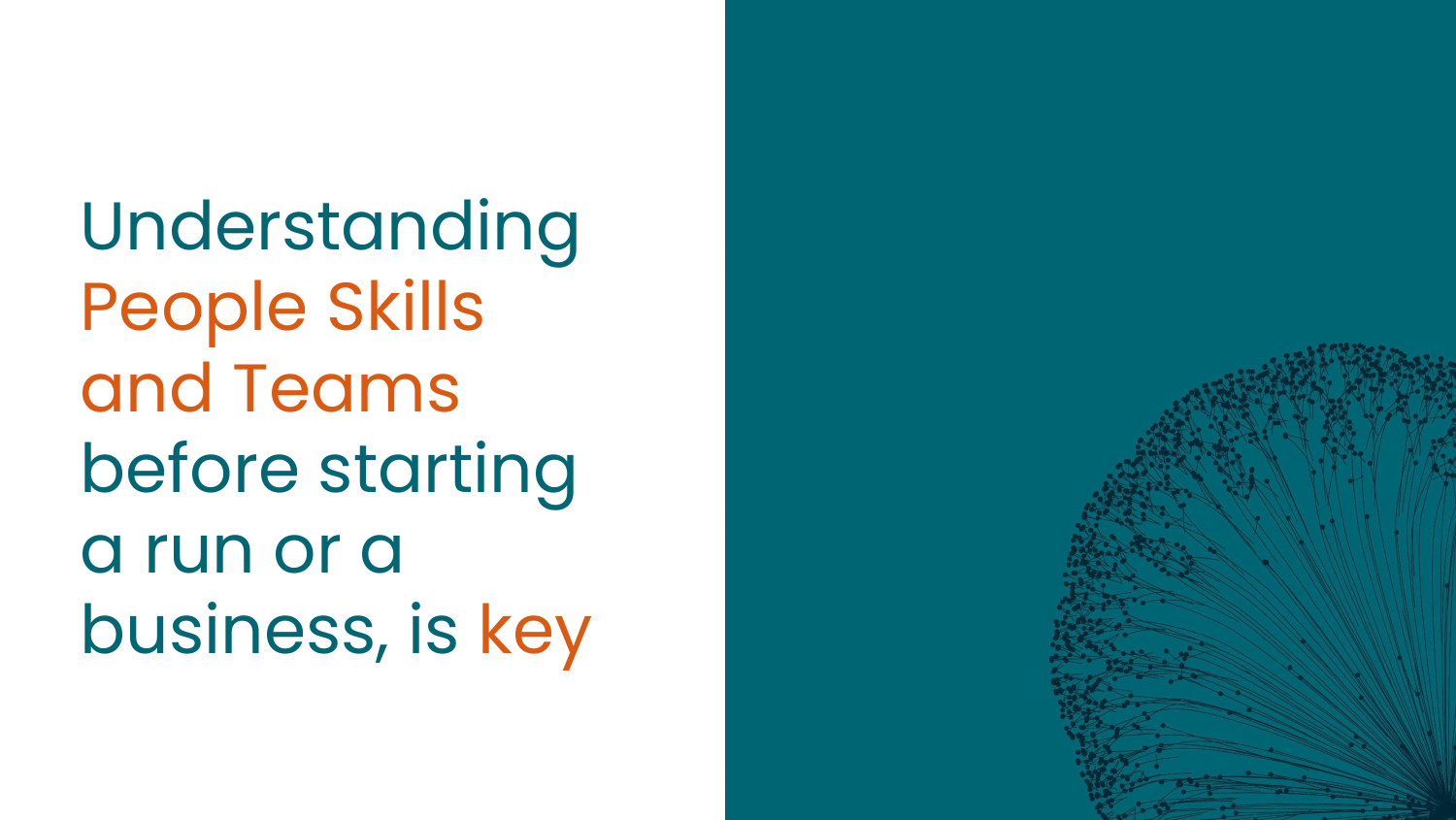

# A Live Story about Business Results

(in the team)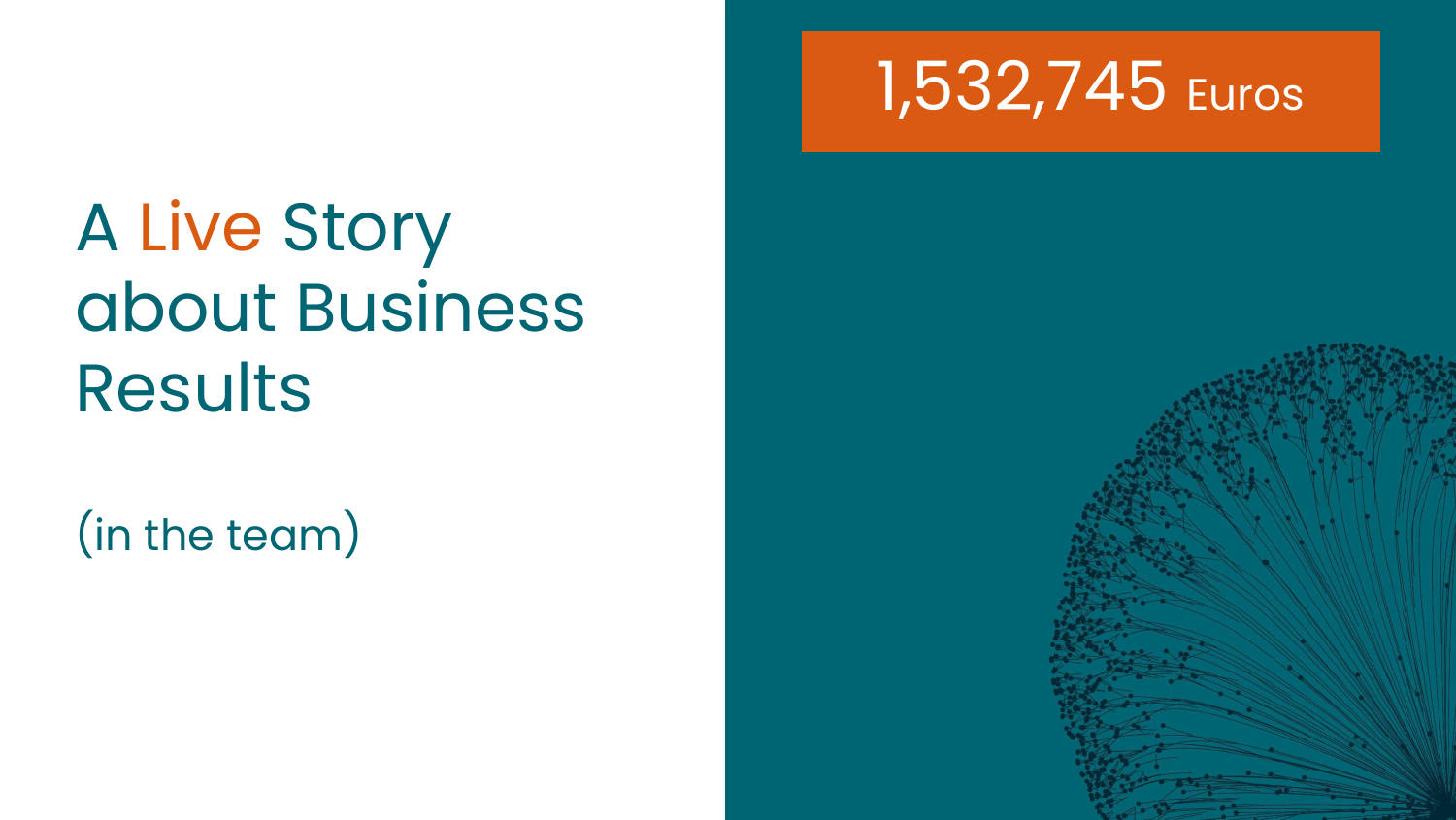

1 Commitment to work? (in the team)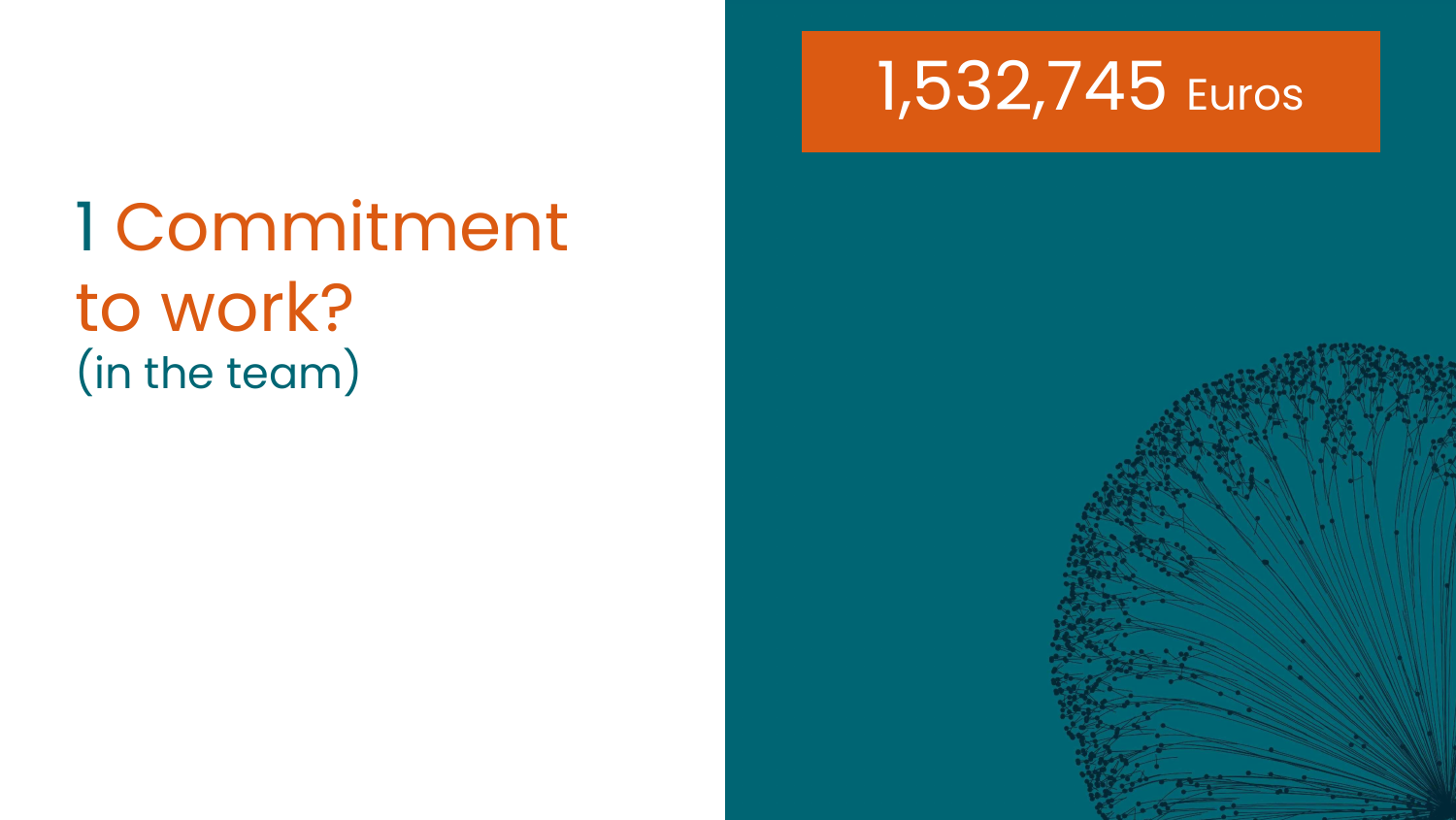

2 Missing team Skills and/or autonomy? (in the team)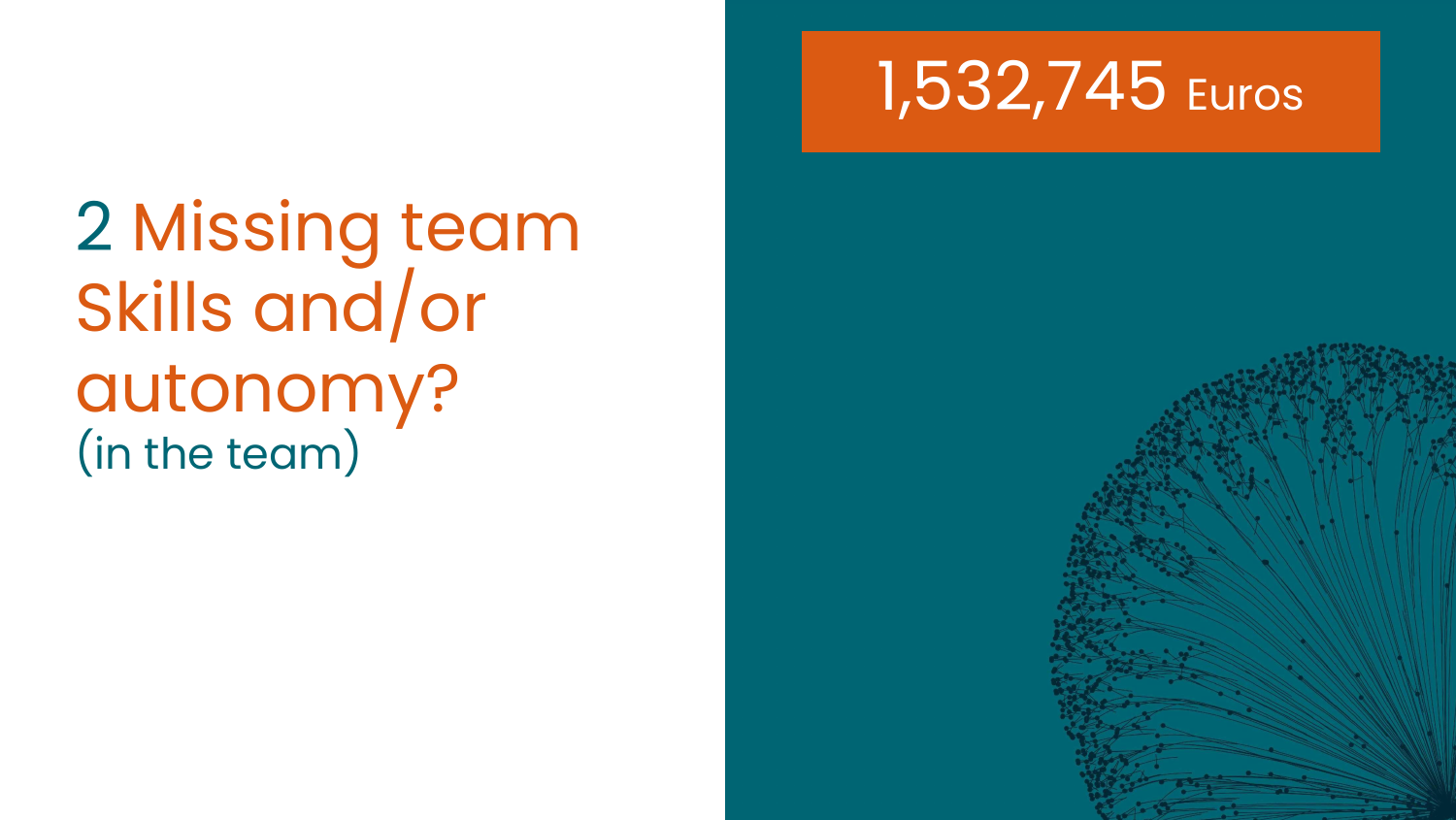

3 No One could connect results to it's drivers? (in the team)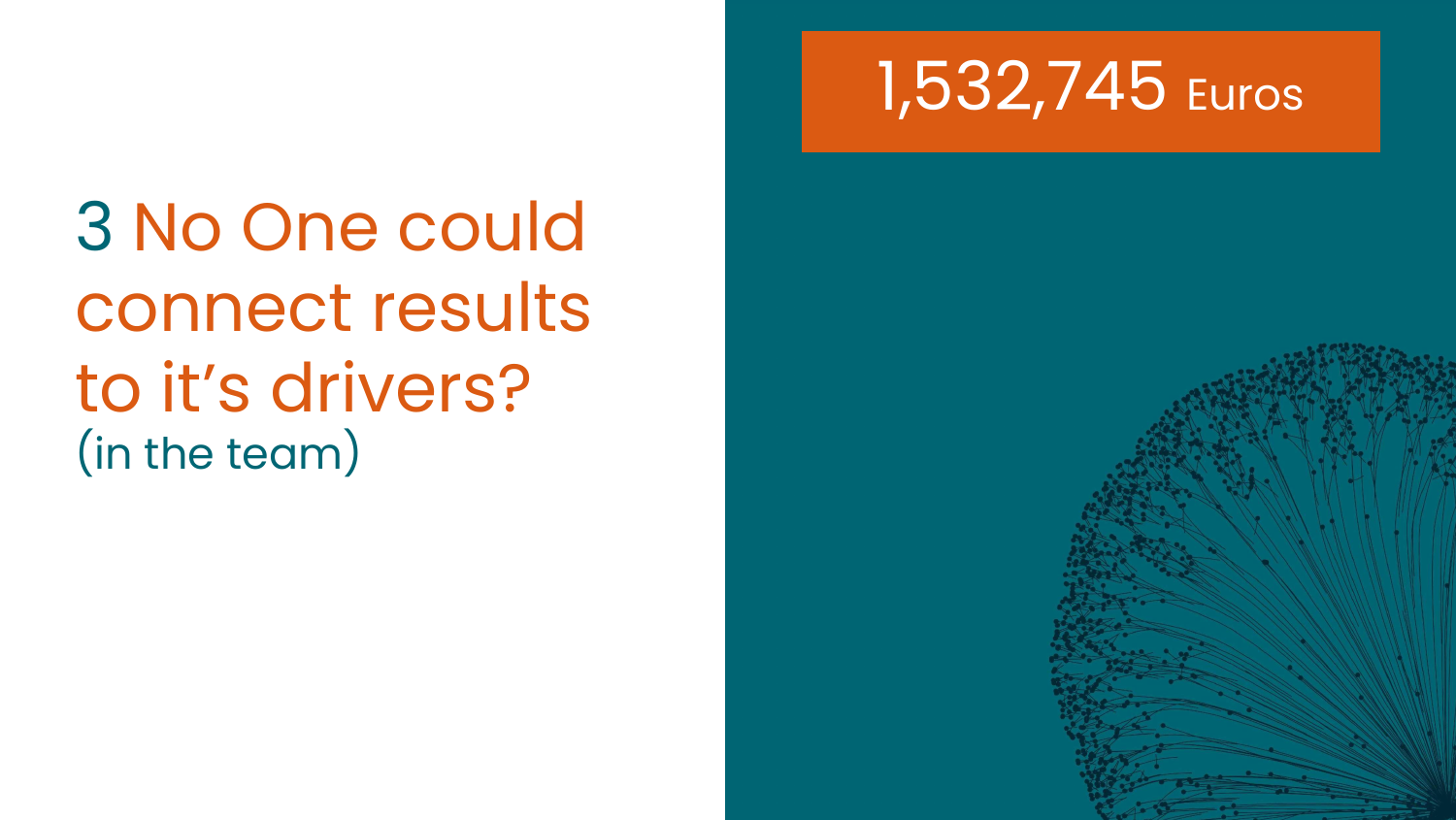

#### **Reports and Results**

MBU uses a **predictive framework** that provides insights into diversity, group dynamics and performance, helping executives make better decisions and transforming their approach to people management

#### **Properties**

**TH** 

 $\bullet$ 

- **16 Social Profiles** Descriptions of individual behavior **- 14 Social Relationships** - Descriptions of relationships between two people **- 128 Combinations** of Social Relationships
- **4 Social Groups** Collective group values and shared perspectives

#### **The Framework**

A personal, relationship and team assessment tool A suite of developmental materials A software tool A series of business processes

@Cablinc we highlighted the Team relationships after understanding individuals in a neutral environment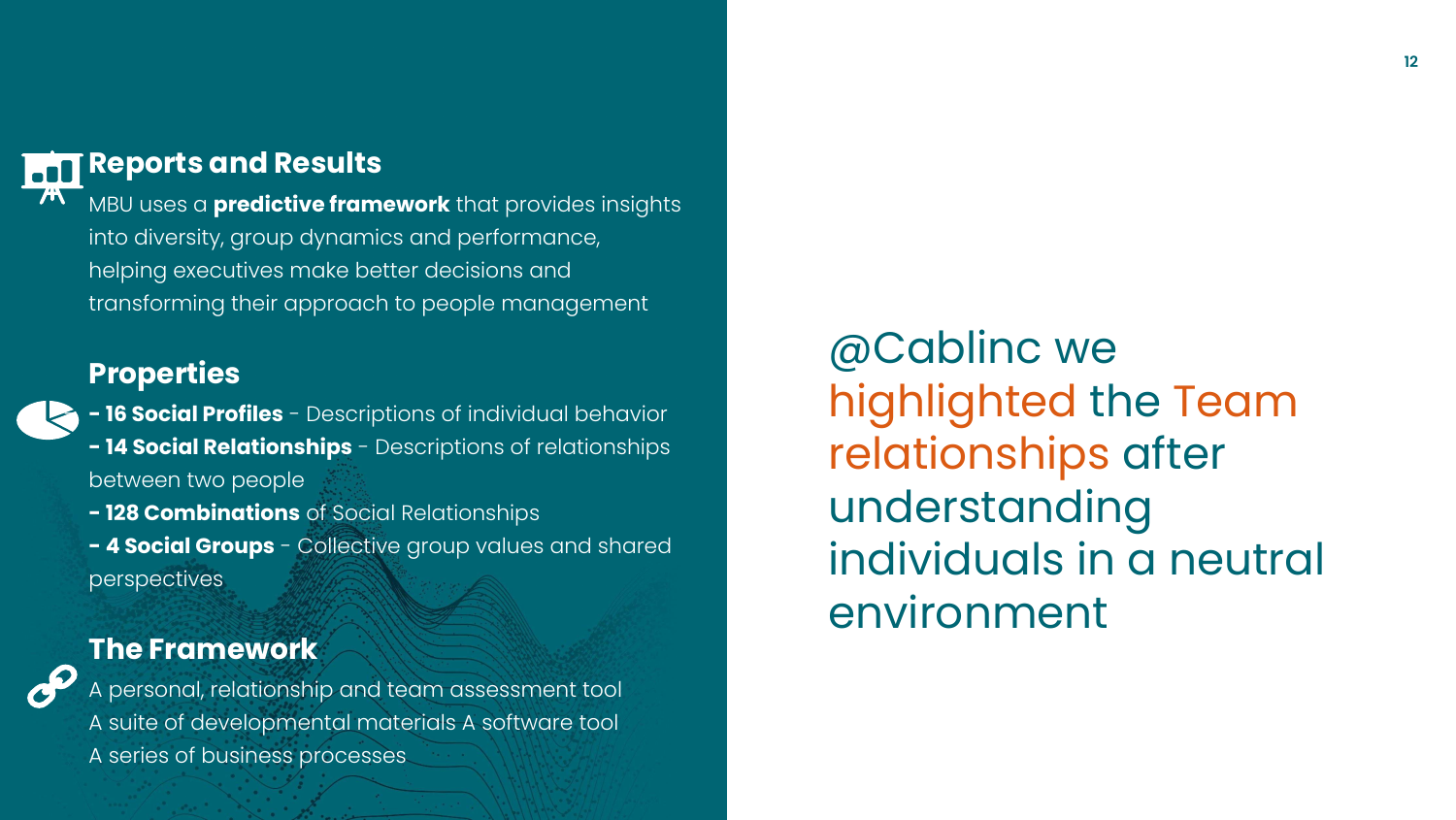



24 people that we met with no sub group limitations or requirements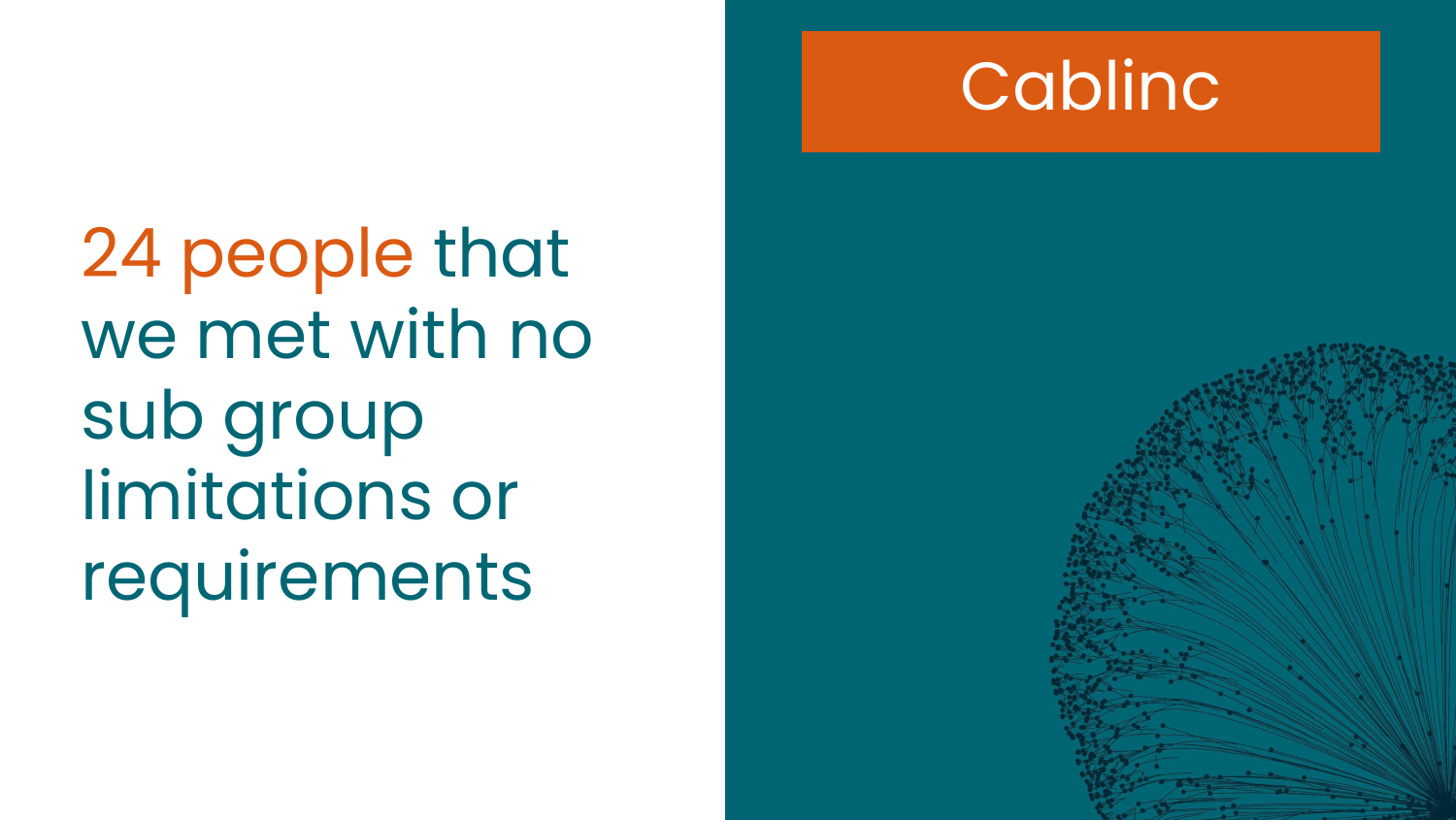At Cablinc we found informal hierarchies of business relationships

# Cablinc

- This view is possible with 90 min\*24 people;
- Salary is the total gross salary of the 24 people;
- Relationship Friction Total financial cost of all the relationships being analysed;
- The higher the cost, the more time and effort is required to work productively together;
- Relationship Friction % Shows Relationship Friction as a % of Total Salaries;
- It allows for easy comparisons, but it is best to compare teams with the same number of people;
- Relationship Friction Index Shows Relationship Friction as an index;
- This also enables index based comparisons but it also hides people's salaries.

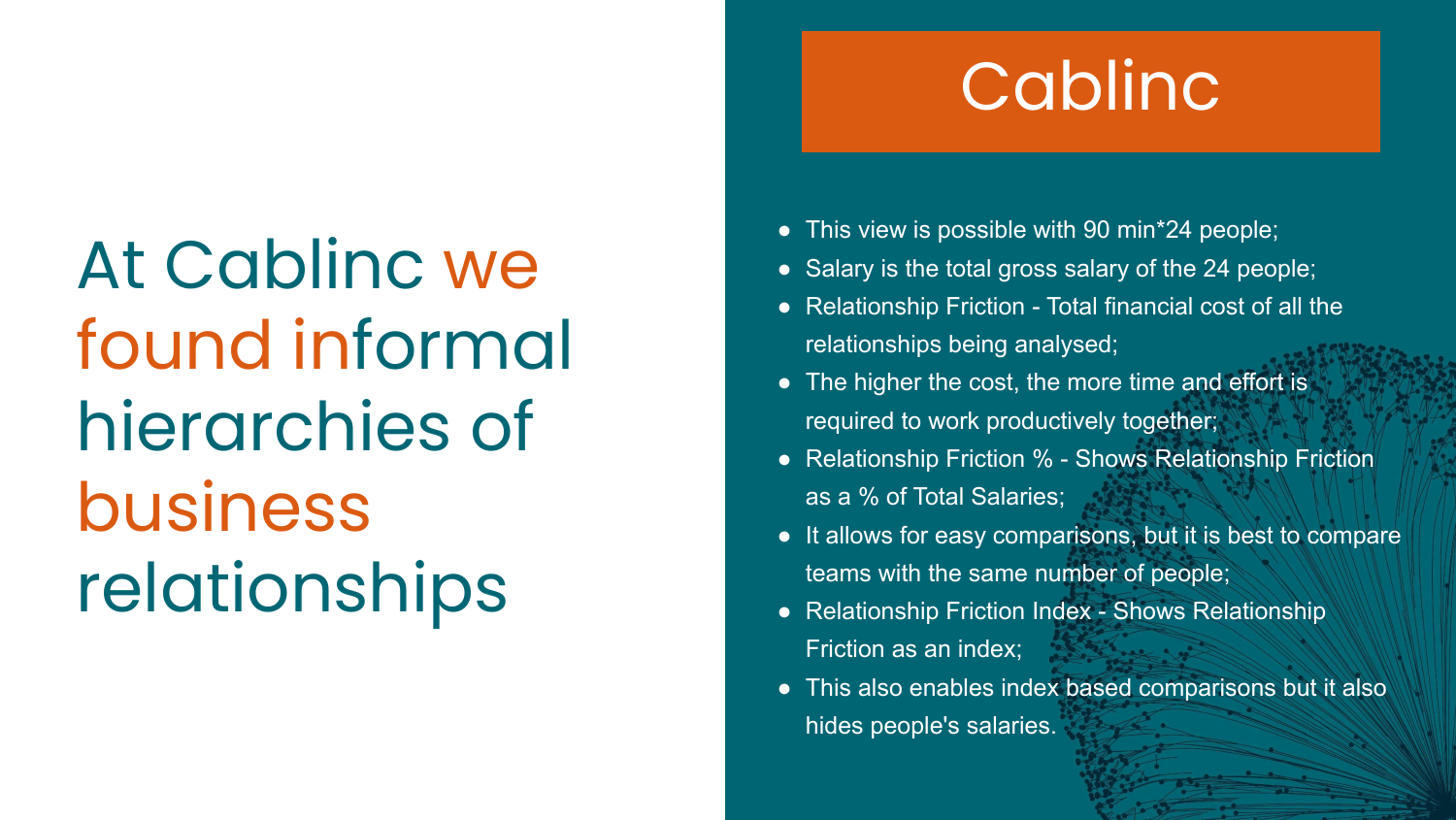



We invited the team to run the best of the API…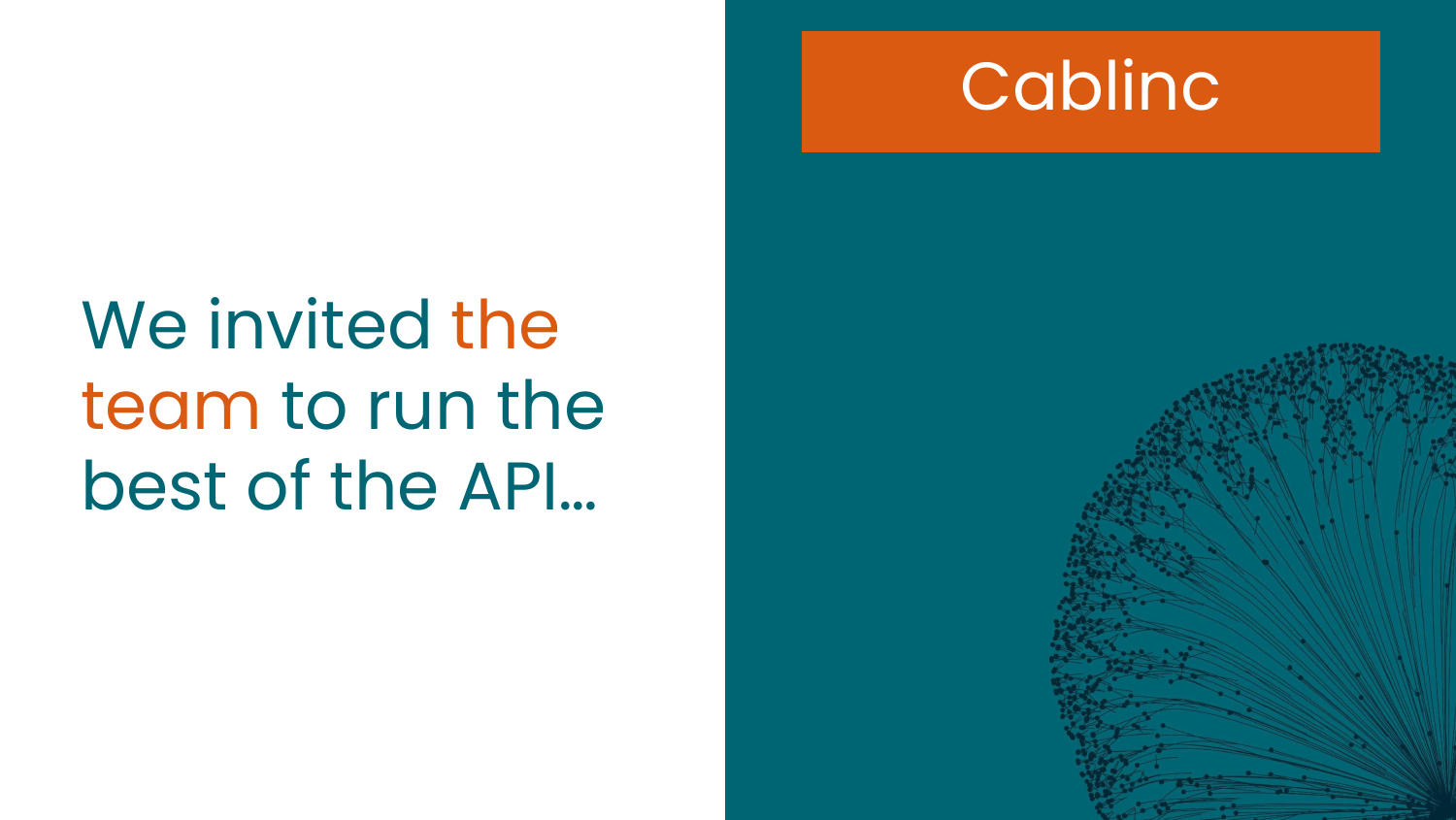



We could turn the business model into a Sport…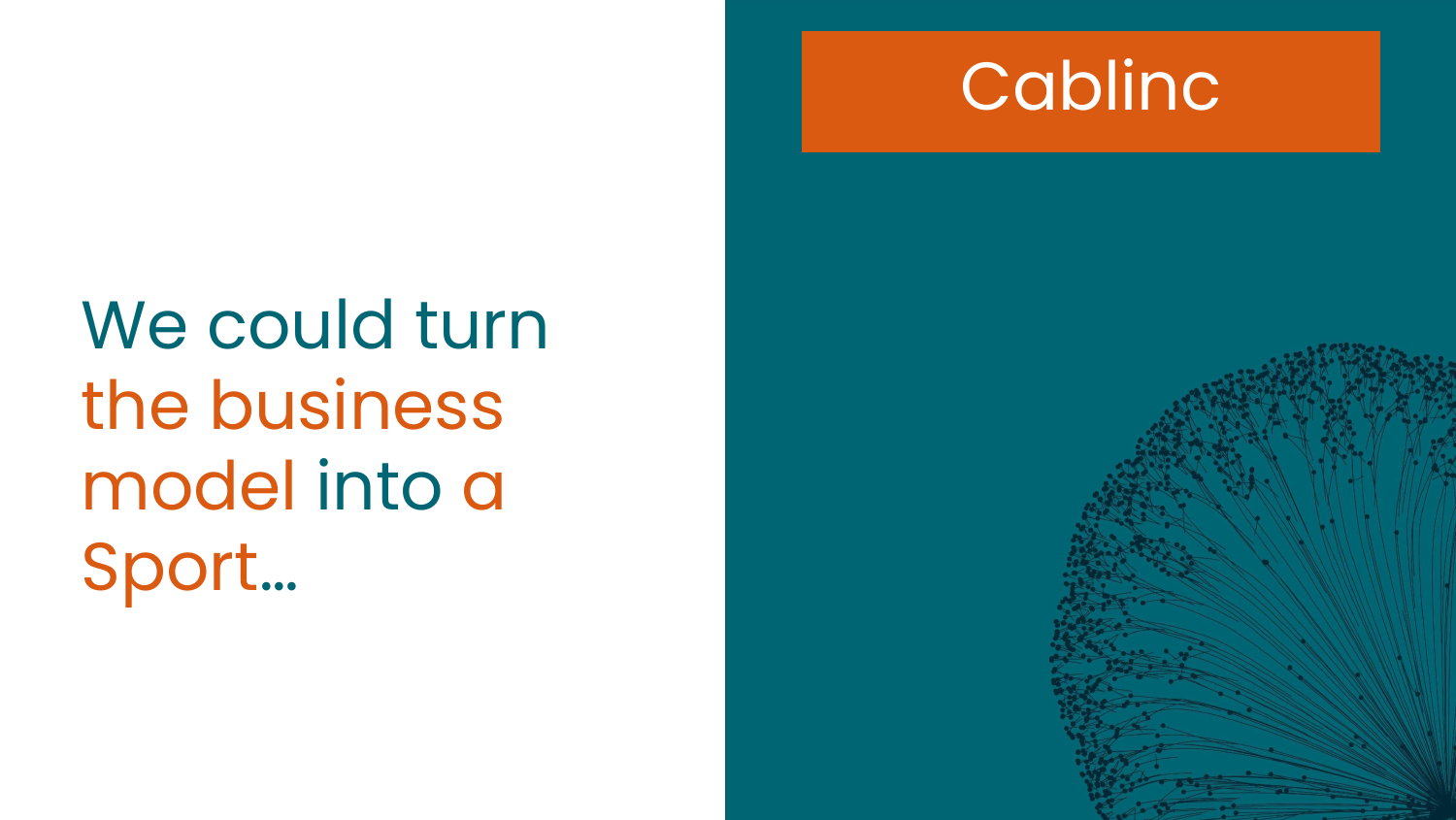### **How we do it?**

building an intelligent agent.



Understanding Teams Chboarding people faster | Reduce Staff Turnover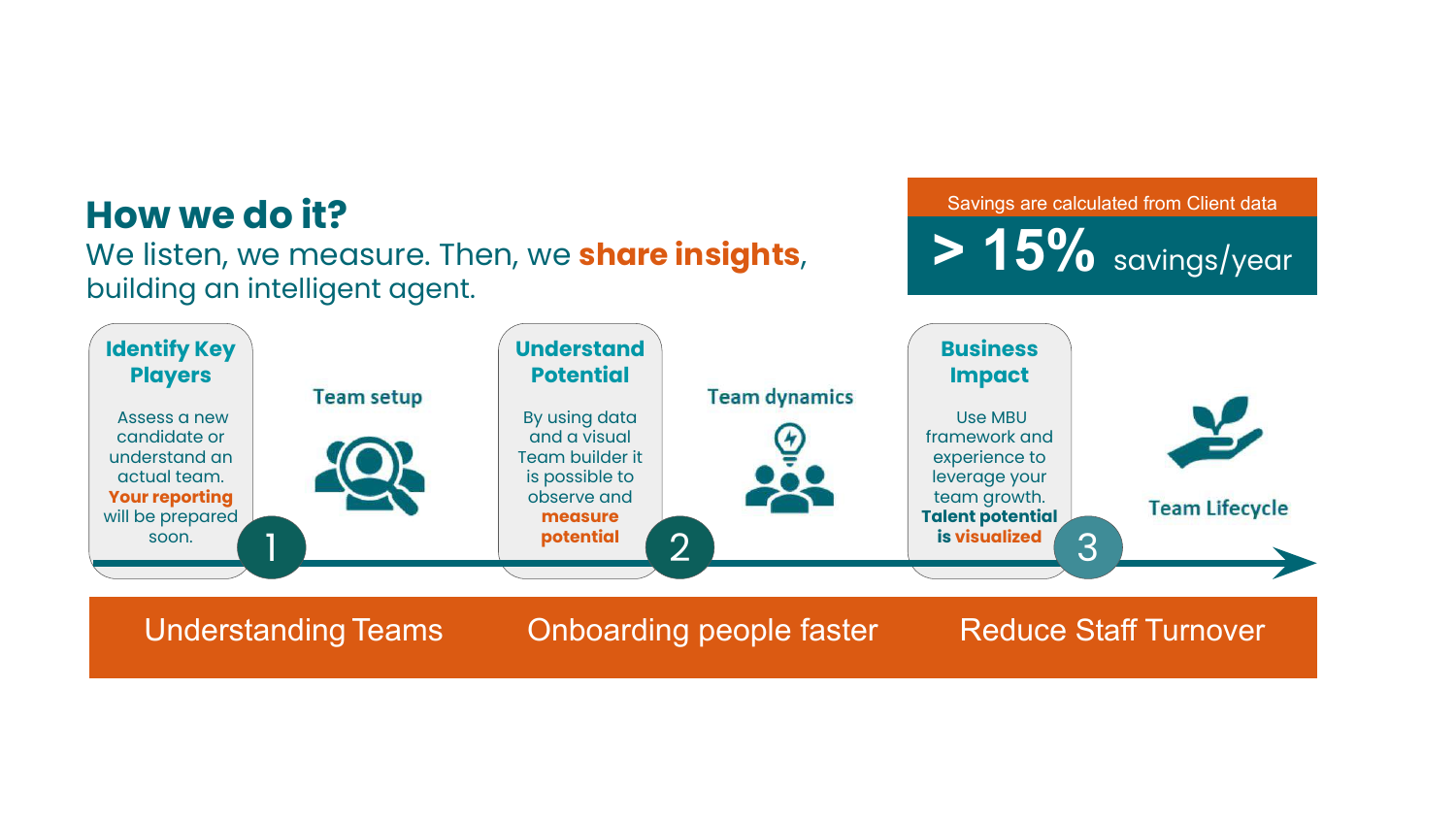# Cablinc team

### Janet Labrow 4 To Lashanda Kumar 1 Candidate Four 45 h Gall Rhodes 2Se Ajay Sangita 2Fe  $\sim$ George Tuffin SNe Sam Shah 3N Rohan Turner 4Si John Smith 3Te **Metrics**

Candidate Three 2Fe

#### Degree of psychological comfort

No effort Minimal effort Some effort Significan effort



| <b>Total Salaries</b>       | 550,000 |
|-----------------------------|---------|
| Total Relationship Friction | 25,712  |
| Relationship Friction %     | 4.67 %  |
| Relationship Friction Index | 369.22  |



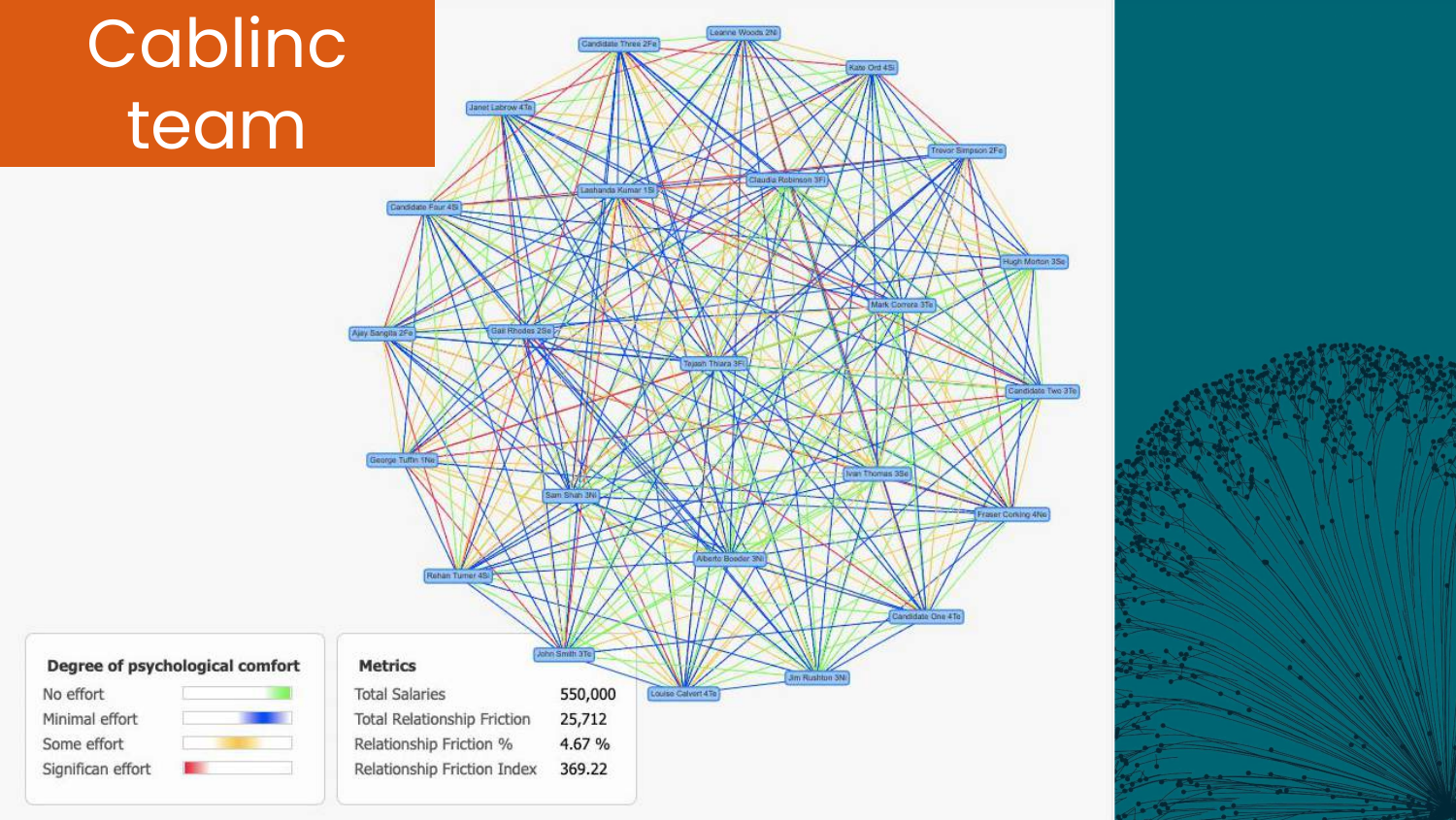### Setup and Recommendations at Cablinc





- 1. Align people's contributions to the business model KPIs at an individual level;
- 2. Build an individual scoring system
- 3. Let people choose their **3 element Team**;
- 4. C-level and strategic roles need to change team every 3 months;
- 5. Build a Real-Time **Team dashboard,** Ranking teams and productive Team environments;
- 6. Involve everyone from the beginning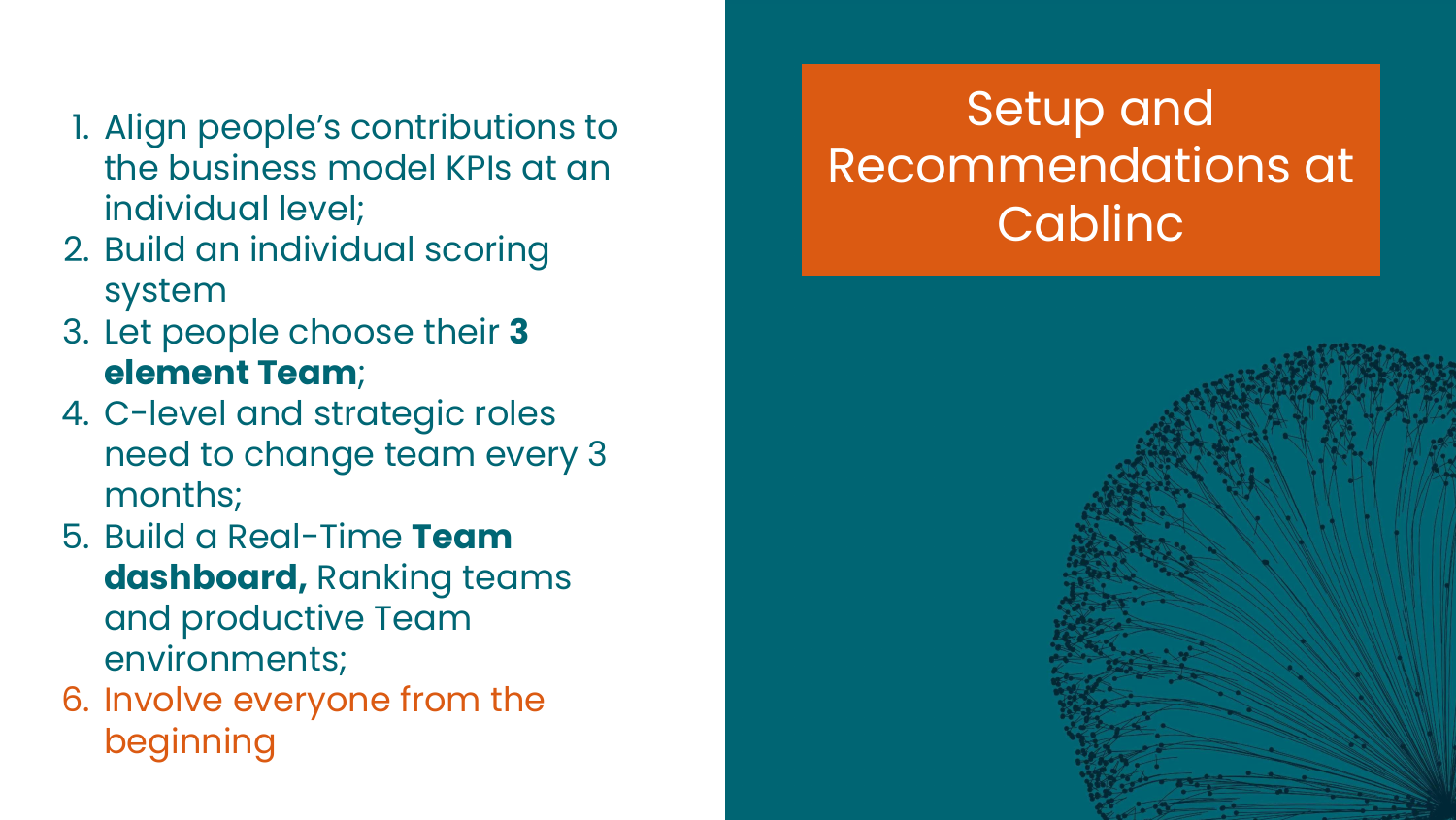# Reporting Internal Results at Cablinc



## Team Ranking

| <b>Team</b> | <b>Points</b> | <b>Benefits</b> |
|-------------|---------------|-----------------|
| 1 place     | 24,500        | 100%            |
| 2 place     | 23,200        | 80%             |
| 3 place     | 21,000        | 75%             |
| 4 place     | 15,000        | 70%             |
| 5 place     | 13,000        | 65%             |
| 6 place*    | 9,500         | 60%             |
| 7 pluce     | 8,200         | 40%             |
| 3 place     | 6,600         | 20%             |